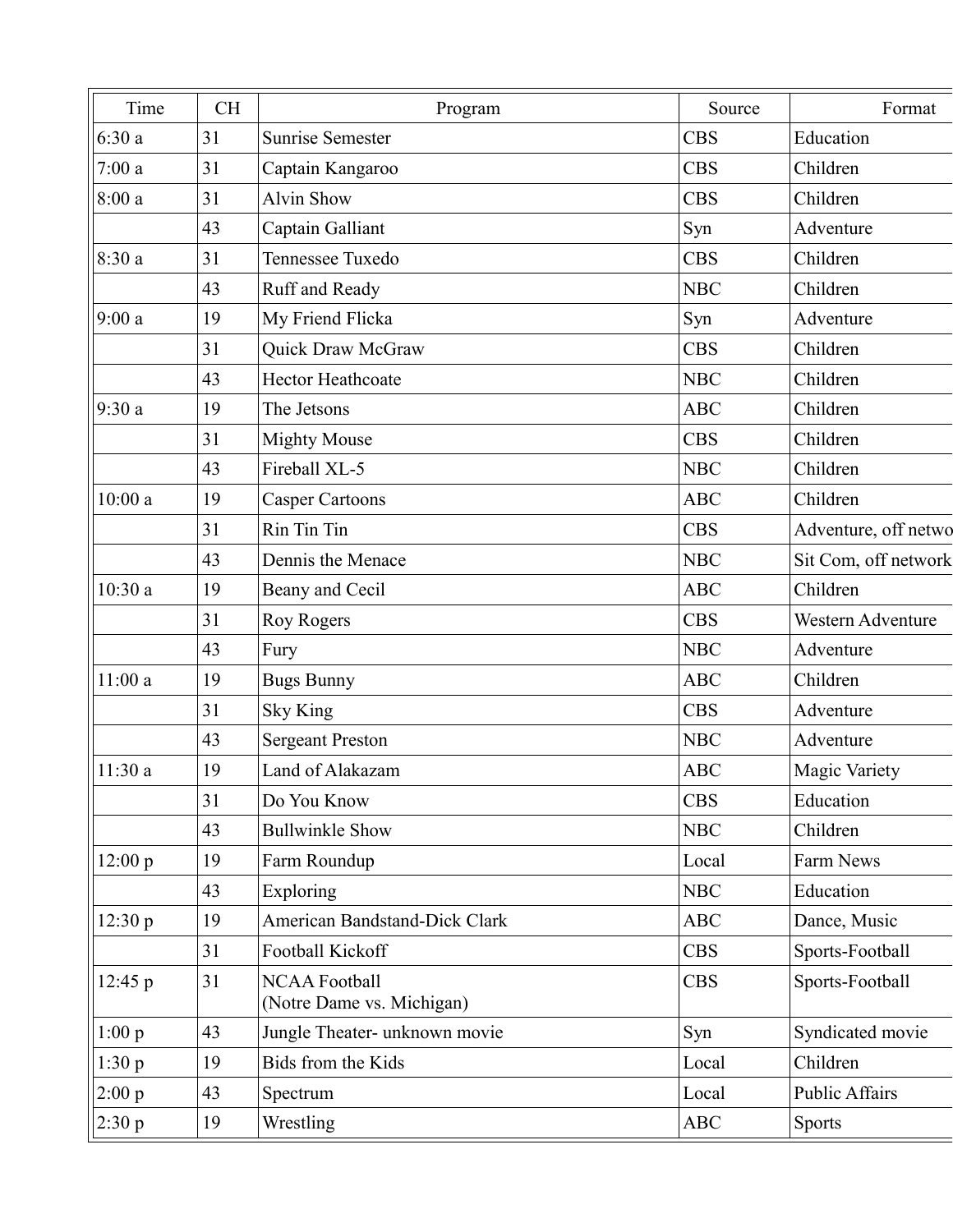| 3:00 p  | 31 | Football Scoreboard                    | <b>CBS</b>  | Sports report         |
|---------|----|----------------------------------------|-------------|-----------------------|
|         | 43 | Wrestling                              | Syn         | <b>Sports</b>         |
| 3:30 p  | 19 | American Football League Highlights    | <b>ABC</b>  | Sports                |
|         | 31 | <b>Education Week Special</b>          | Local       | Peoria Schools        |
| 4:00 p  | 19 | Wide World of Sports                   | <b>ABC</b>  | <b>Sports Variety</b> |
|         | 31 | <b>Big Picture</b>                     | Syn         | Military, Documentar  |
|         | 43 | NFL Highlights                         | <b>NBC</b>  | Sports-Football       |
| 4:30 p  | 31 | Peter Gunn                             | Syn         | Crime Drama, off net  |
|         | 43 | Top Star Bowling                       | Syn         | Sports-Bowling        |
| 5:00 p  | 31 | The Hop                                | <b>WCIA</b> | Dance, Music          |
| 5:30 p  | 19 | IX Winter Olympics                     | ABC         | <b>Sports</b>         |
|         | 43 | Snowball Queen                         | Unknown     | Unknown               |
| 6:00 p  | 19 | The Texan                              | ABC         | Western               |
|         | 31 | News, Sports, Weather                  | Local       | Newscast              |
|         | 43 | News, Sports, Weather                  | Local       | Newscast              |
| 6:30 p  | 19 | Hootenanny                             | ABC         | Folk Music            |
|         | 31 | Jackie Gleason                         | <b>CBS</b>  | Variety               |
|         | 43 | The Lieutenant                         | <b>NBC</b>  | Drama                 |
| 7:30 p  | 19 | Lawrence Welk                          | <b>ABC</b>  | Music Variety         |
|         | 31 | The Defenders                          | <b>CBS</b>  | Legal Drama           |
|         | 43 | Joey Bishop Show                       | <b>NBC</b>  | Sit Com               |
| 8:00 p  | 43 | Saturday Night at the Movies "Untamed" | <b>NBC</b>  | Movie                 |
| 8:30 p  | 19 | Jerry Lewis Show                       | <b>ABC</b>  | Variety, Comedy       |
|         | 31 | Phil Silvers Show                      | <b>CBS</b>  | Sit Com               |
| 9:00 p  | 31 | Gunsmoke                               | <b>CBS</b>  | Western               |
| 10:00 p | 31 | News, Weather, Sports                  | Local       | Newscast              |
| 10:10 p | 43 | News, Weather                          | Local       | Newscast              |
| 10:30 p | 19 | The Untouchables                       | <b>ABC</b>  | Crime Drama, off net  |
|         | 31 | The Late Show "Not of This Earth"      | Syn         | Syndicated movie      |
| 10:45 p | 43 | Premiere "They Came to Cordura"        | Syn         | Syndicated movie      |
| 11:30 p | 19 | The Rebel                              | Syn         | Western               |
| 12:00a  | 19 | Hollywood's Finest (Movie-unknown)     | Syn         | Syndicated movie      |
| 12:15a  | 31 | Late Show "Destination Unknown"        | Syn         | Syndicated movie      |
| 1:45a   | 19 | Inspirational                          | Local       | Religion              |
|         |    |                                        |             |                       |